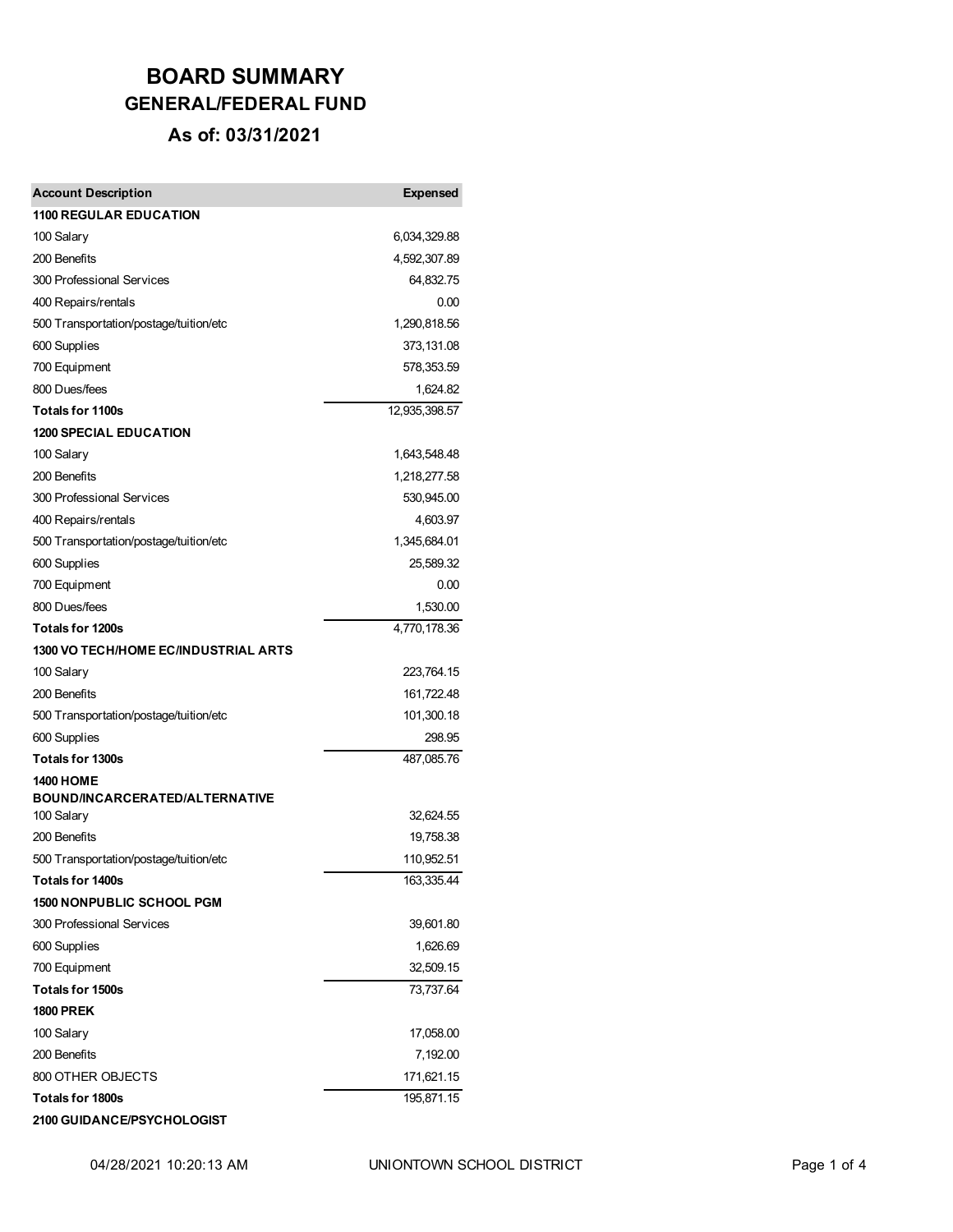| 100 Salary                                   | 438,311.11   |
|----------------------------------------------|--------------|
| 200 Benefits                                 | 329,518.93   |
| 300 Professional Services                    | 4.277.78     |
| 400 Repairs/rentals                          | 413.84       |
| 500 Transportation/postage/tuition/etc       | 557.11       |
| 600 Supplies                                 | 0.00         |
| <b>Totals for 2100s</b>                      | 773,078.77   |
| 2200 LIBRARY/CURRICULUM/BOARD/TAX            |              |
| 100 Salary                                   | 226,809.94   |
| 200 Benefits                                 | 210,407.98   |
| 300 Professional Services                    | 24,317.67    |
| 400 Repairs/rentals                          | 498.06       |
| 500 Transportation/postage/tuition/etc       | 0.00         |
| 600 Supplies                                 | 11,028.73    |
| <b>Totals for 2200s</b>                      | 473.062.38   |
| <b>2300 SUPERINTENDENT/PRINCIPALS</b>        |              |
| 100 Salary                                   | 928,066.56   |
| 200 Benefits                                 | 637,628.17   |
| 300 Professional Services                    | 194,870.78   |
| 400 Repairs/rentals                          | 37,148.31    |
| 500 Transportation/postage/tuition/etc       | 10,271.37    |
| 600 Supplies                                 | 4,242.41     |
| 800 Dues/fees                                | 6,057.33     |
| Totals for 2300s                             | 1,818,284.93 |
| <b>2400 NURSES/PHYSICIANS/DENTAL</b>         |              |
| 100 Salary                                   | 121,219.50   |
| 200 Benefits                                 | 114,644.14   |
| 300 Professional Services                    | 124,803.74   |
| 400 Repairs/rentals                          | 0.00         |
| 500 Transportation/postage/tuition/etc       | 148.51       |
| 600 Supplies                                 | 12,600.14    |
| 700 Equipment                                | 0.00         |
| Totals for 2400s                             | 373,416.03   |
| <b>2500 BUSINESS OFFICE</b>                  |              |
| 100 Salary                                   | 147,635.51   |
| 200 Benefits                                 | 104,284.08   |
| 300 Professional Services                    | 2,530.00     |
| 400 Repairs/rentals                          | 6,364.85     |
| 500 Transportation/postage/tuition/etc       | 6,486.66     |
| 600 Supplies                                 | 2,273.69     |
| 800 Dues/fees                                | 1,112.19     |
| <b>Totals for 2500s</b>                      | 270,686.98   |
| <b>2600 BUILDINGS &amp; GROUNDS/SECURITY</b> |              |
| 100 Salary                                   | 1,354,670.30 |

04/28/2021 10:20:13 AM UNIONTOWN SCHOOL DISTRICT Page 2 of 4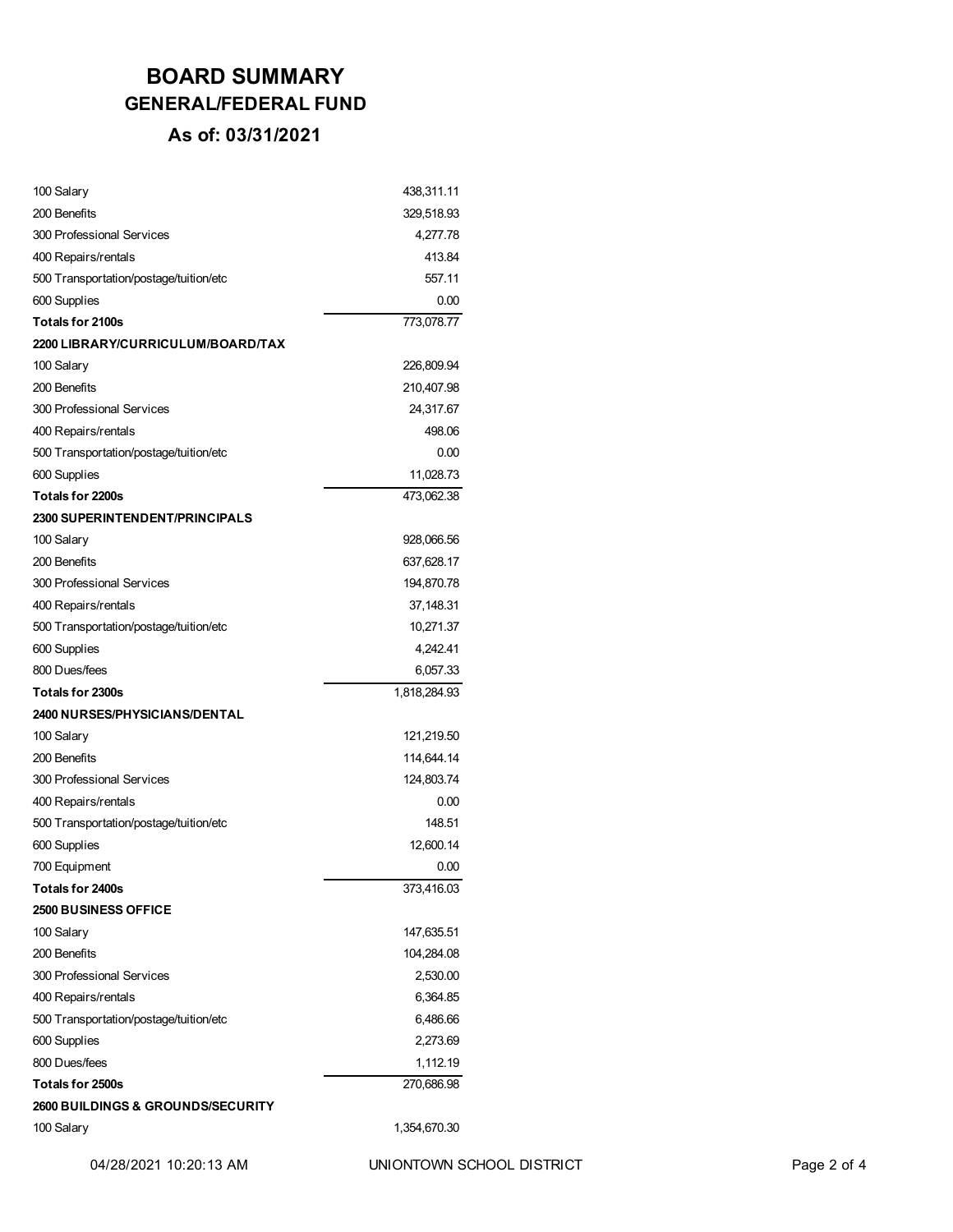| 200 Benefits                           | 1,095,420.71 |
|----------------------------------------|--------------|
| 300 Professional Services              | 860.00       |
| 400 Repairs/rentals                    | 459,880.36   |
| 500 Transportation/postage/tuition/etc | 195,888.67   |
| 600 Supplies                           | 457,233.57   |
| 700 Equipment                          | 199,930.83   |
| 800 Dues/fees                          | 5,662.09     |
| Totals for 2600s                       | 3,769,546.53 |
| <b>2700 TRANSPORTATION</b>             |              |
| 100 Salary                             | 100,209.78   |
| 200 Benefits                           | 92,534.26    |
| 400 Repairs/rentals                    | 3,747.06     |
| 500 Transportation/postage/tuition/etc | 2,057,471.01 |
| 600 Supplies                           | 2,427.62     |
| 800 Dues/fees                          | 91.00        |
| <b>Totals for 2700s</b>                | 2,256,480.73 |
| 2800 TECHNOLOGY                        |              |
| 100 Salary                             | 118,785.58   |
| 200 Benefits                           | 87,303.71    |
| 300 Professional Services              | 129,898.70   |
| 400 Repairs/rentals                    | 90,357.86    |
| 500 Transportation/postage/tuition/etc | 867.73       |
| 600 Supplies                           | 53,073.40    |
| 700 Equipment                          | 26,366.02    |
| 800 Dues/fees                          | 50.00        |
| Totals for 2800s                       | 506,703.00   |
| <b>2900 INTERMEDIATE UNIT</b>          |              |
| 500 Transportation/postage/tuition/etc | 32,266.84    |
| Totals for 2900s                       | 32,266.84    |
| <b>3200 ATHLETICS</b>                  |              |
| 100 Salary                             | 101,532.87   |
| 200 Benefits                           | 25,957.37    |
| 300 Professional Services              | 28,794.00    |
| 500 Transportation/postage/tuition/etc | 7,691.13     |
| 600 Supplies                           | 18,665.67    |
| 700 Equipment                          | 4,367.55     |
| 800 Dues/fees                          | 3,738.81     |
| Totals for 3200s                       | 190,747.40   |
| 3300 COMMUNITY SERVICES                |              |
| 100 Salary                             | 0.00         |
| 200 Benefits                           | 0.00         |
| 600 Supplies                           | 692.30       |
| <b>Totals for 3300s</b>                | 692.30       |
| <b>4500 BUILDING ACQUISITION</b>       |              |